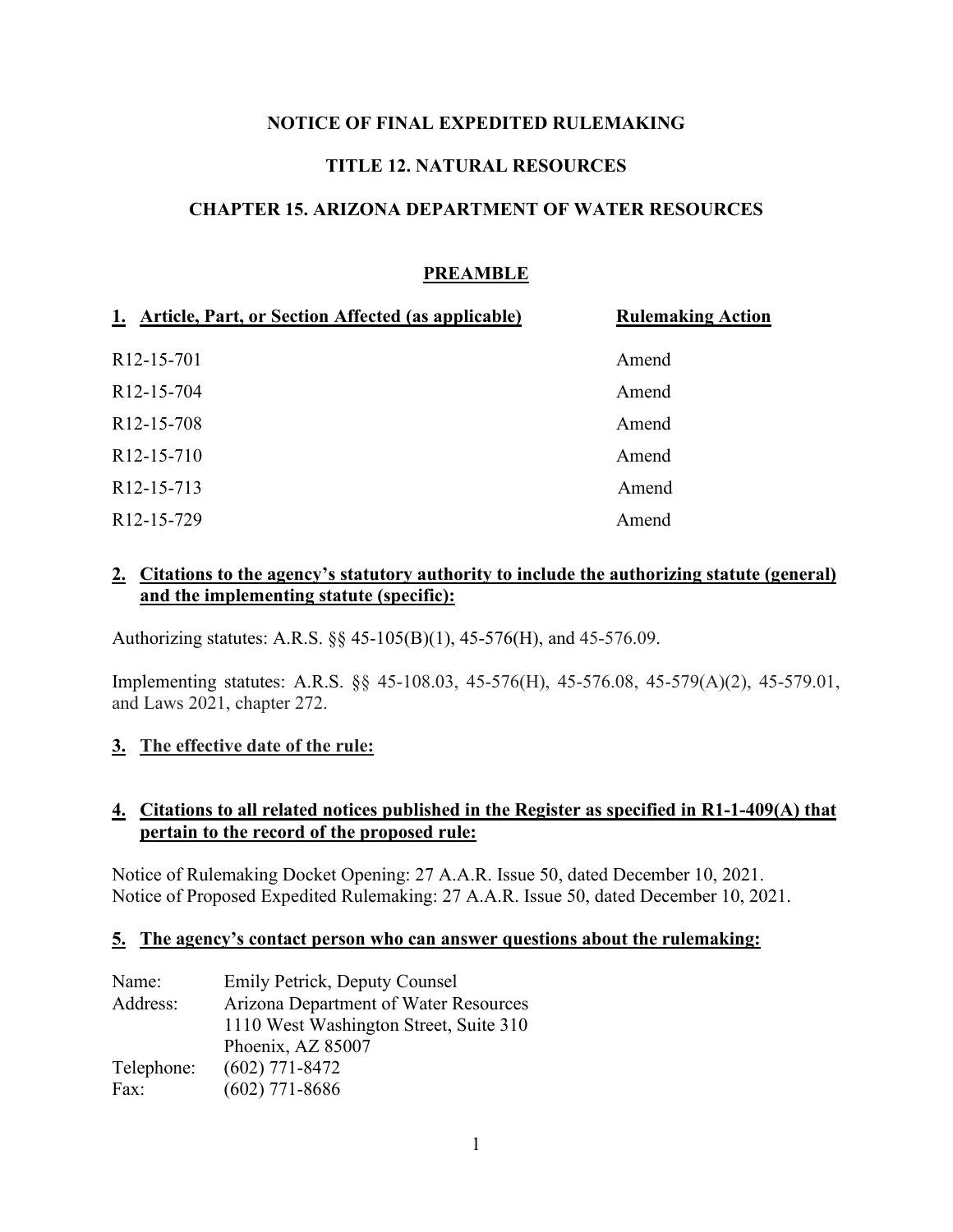Email: Epetrick@azwater.gov Website: [www.new.azwater.gov](http://www.new.azwater.gov/)

### **6. An agency's justification and reason why a rule should be made, amended, repealed or renumbered under A.R.S. § 41-1027, to include an explanation about the rulemaking:**

All amendments are justified under A.R.S.  $\S$  41-1027(A)(7) because they implement, without material change, courses of action proposed in the Department's Five-Year Rule Review Report approved by the Governor's Regulatory Review Council on June 1, 2021. Additionally, the amendments will not increase the cost of regulatory compliance, increase a fee, or reduce procedural rights of persons regulated.

The Department received written approval from the Governor's Office to make all the included rule amendments through an expedited rulemaking on May 20, 2021. The Department subsequently proposed making these rule amendments through an expedited rulemaking in a proposed course of action included its Five-Year Rule Review Report submitted to the Governor's Regulatory Review Council. The Council approved the report, including the proposed course of action, on June 1, 2021. The Department received final written approval from the Governor's Office to make all the included rule amendments on January 21, 2022.

The following is an explanation of each rule amendment:

## Assured and Adequate Water Supply Definitions R12-15-701

R12-15-701 is amended to add three definitions related to amendments to R12-15-704, R12-15- 710, and R12-15-713. The additional definitions are for "gray water" and "gray water reuse system" related to the amendments to R12-15-705 and R12-15-710 and "mandatory adequacy jurisdiction" related to the amendment to R12-15-713.

### Certificate of Assured Water Supply R12-15-704 and Designation of Assured Water Supply R12-15-710

To be consistent with A.R.S. § 45-576(H), R12-15-704 is amended to allow a reduction in the estimated water demand for a subdivision enrolled as a member land in the CAGRD if gray water reuse systems will be installed in the subdivision. R12-15-710 is amended to allow a reduction in the estimated water demand if the designation applicant will serve customers who install gray water reuse systems. Unlike an applicant for a certificate of assured water supply, it is not a requirement that the designation applicant show membership in the CAGRD for demand to be reduced because of gray water reuse systems. This distinction is required by A.R.S.§ 45- 576(H).

Additionally, A.R.S. § 45-576.08, added by SB 1274 (Fifty-fifth Legislature, First Regular Session, 2021) provides that the Director shall not review the physical availability of groundwater and stored water to be recovered outside of the area of impact for an application to modify a designation of assured water supply in the Pinal Active Management Area if certain criteria are met. R12-15-710 is amended to provide the criteria under which the Director shall not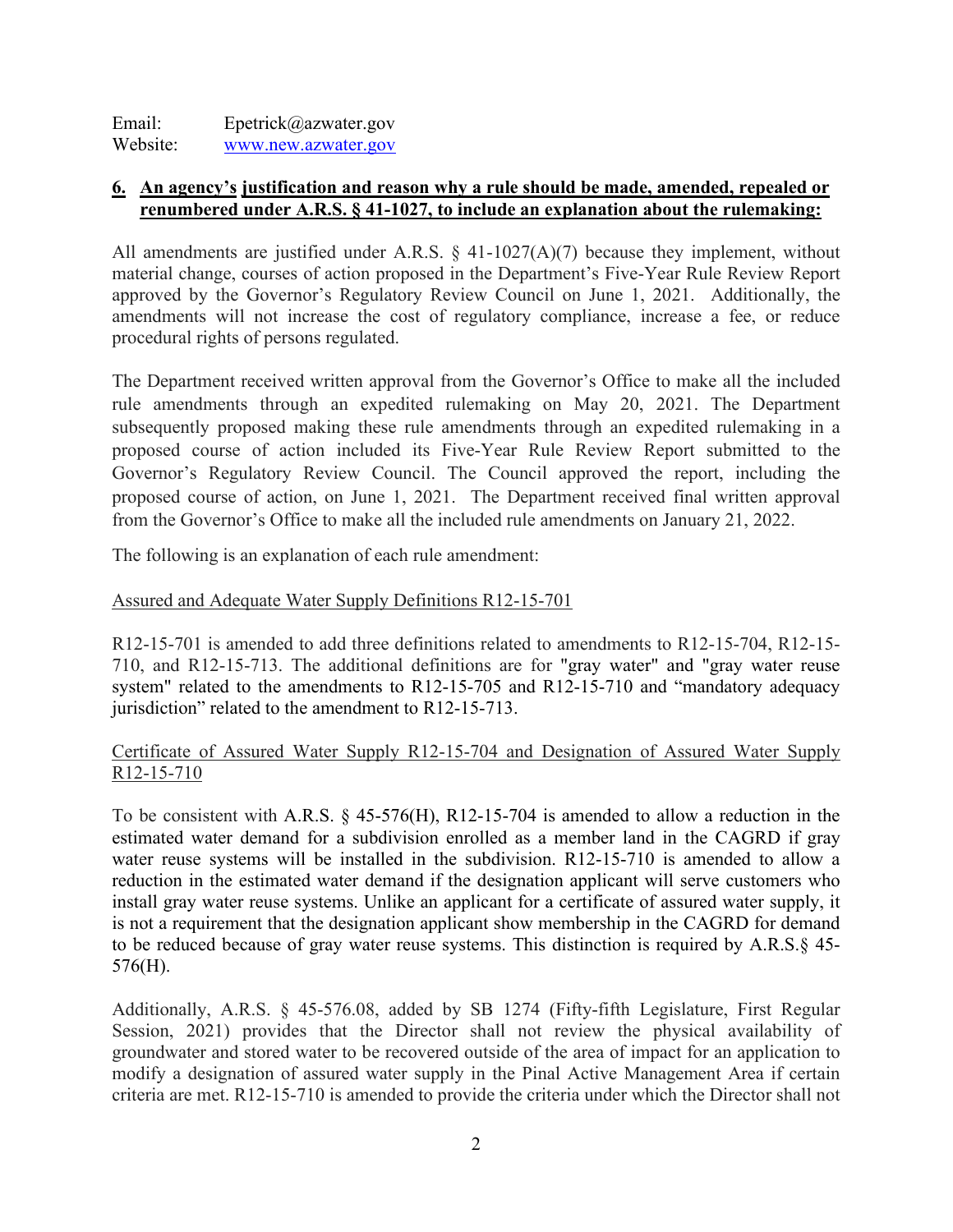review the physical availability of groundwater and stored water to be recovered outside the area of impact for applicants seeking to modify a designation of assured water supply. The rule applies to all Active Management Areas.

## Material Plat Change R12-15-708

R12-15-708 is amended to be consistent with A.R.S. § 45-579.01, which was added by SB 1274 (Fifty-fifth Legislature, First Regular Session, 2021). A.R.S. § 45-579.01 provides that for the purpose of determining whether changes to a plat for which a certificate of assured water supply has been issued are material, the Director shall not consider any change in the number of housing units or lots if there is a reduction in the total demand for the subdivision. Additionally, R12-15- 708 is amended to provide that an increase in the total number of housing units or lots constitutes a material plat change only if the water demand for the revised plat is equal to or greater than the water demand for the original plat.

# Water Report R12-15-713

R12-15-713 is amended to provide criteria under which the Director will determine whether to grant an exemption from the adequate water supply requirements pursuant to A.R.S. § 45- 108.03. The first change provides an exemption for proposed subdivisions where the municipal provider currently has an entitlement to Colorado River water, does not currently have the legal right to serve the water to the subdivision, but will have the legal right to serve Colorado River water to the subdivision within 20 years. The second change is to provide an application for an exemption for proposed subdivisions where the physical works for delivering water to the subdivision are not complete but are under construction and will be completed within 20 years.

## Remedial Groundwater R12-15-729

R12-15-729 is amended to make it consistent with SB 1366 (Fifty-fifth Legislature, First Regular Session, 2021) by extending the end date for which use of remedial groundwater by a municipal provider under R12-15-729 will be deemed consistent with the management goal to January 1, 2050.

## **7. A reference to any study relevant to the rule that the agency reviewed and proposes to either rely on or not rely on in its evaluation of or justification for the rule, where the public may obtain or review each study, all data underlying each study, and any analysis of each study and other supporting material:**

None.

# **8. A showing of good cause why the rulemaking is necessary to promote a statewide interest if the rulemaking will diminish a previous grant of authority of a political subdivision of this state:**

Not applicable.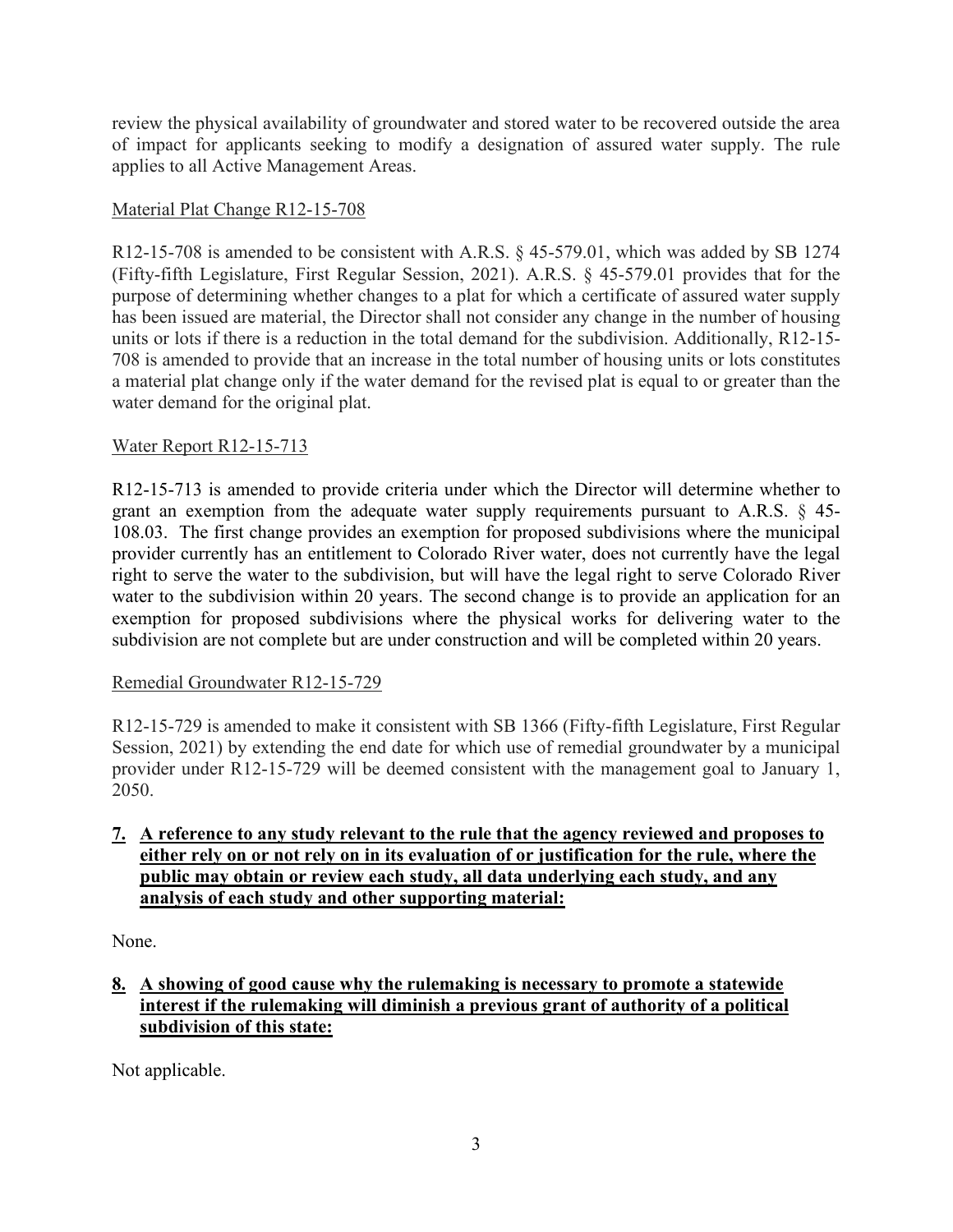## **9. A statement that the agency is exempt from the requirements under A.R.S. § 41- 1055(G) to prepare and file an economic, small business, and consumer impact statement under A.R.S. § 41-1055(D)(2):**

This rule making is exempt from the requirements to prepare and file an economic, small business and consumer impact statement pursuant to A.R.S.  $\S$  41-1055(D)(3).

## **10. A description of any changes between the proposed rulemaking, including supplemental notices, and the final rulemaking:**

None.

### **11. A summary of the public or stakeholder comments made about the rulemaking and the agency response to the comments:**

There were no attendees at the oral proceeding held on December 23, 2021. The Department received two written comments during the comment period that ended at 5:00 p.m. on December 23, 2021. No changes to the rule amendments were made based on the comments received.

| Entity/Individual | Summary of                                                                                                                                                                                          | Department's Response                                                                                                                                                                                                                                                                                                                                                                                                                                                                                                                                                                                                                                                                                                                                                                                                                                                                                                                                                                                                                                                                                                                                |
|-------------------|-----------------------------------------------------------------------------------------------------------------------------------------------------------------------------------------------------|------------------------------------------------------------------------------------------------------------------------------------------------------------------------------------------------------------------------------------------------------------------------------------------------------------------------------------------------------------------------------------------------------------------------------------------------------------------------------------------------------------------------------------------------------------------------------------------------------------------------------------------------------------------------------------------------------------------------------------------------------------------------------------------------------------------------------------------------------------------------------------------------------------------------------------------------------------------------------------------------------------------------------------------------------------------------------------------------------------------------------------------------------|
|                   | Comment                                                                                                                                                                                             |                                                                                                                                                                                                                                                                                                                                                                                                                                                                                                                                                                                                                                                                                                                                                                                                                                                                                                                                                                                                                                                                                                                                                      |
| Keith DeVore,     | The comment                                                                                                                                                                                         | The Department does not agree with this proposed                                                                                                                                                                                                                                                                                                                                                                                                                                                                                                                                                                                                                                                                                                                                                                                                                                                                                                                                                                                                                                                                                                     |
| the Town of       | proposed including                                                                                                                                                                                  | change. Arizona Revised Statute (A.R.S.) § 45-                                                                                                                                                                                                                                                                                                                                                                                                                                                                                                                                                                                                                                                                                                                                                                                                                                                                                                                                                                                                                                                                                                       |
| Queen Creek       | new designation<br>applications<br>relying on issued<br>physical<br>availability<br>demonstrations<br>("PADs") in the<br>physical<br>availability<br>exemption in<br>proposed R12-15-<br>$710(G)$ . | $576.08(A)$ expressly applies to "an application to<br>modify a designation of assured water supply" and<br>provides a physical availability exemption based on<br>the total amount of groundwater and stored water<br>recovered outside the area of impact included in the<br>previously issued designation. The statute does not<br>include a physical availability exemption based on<br>the volume of groundwater included in any other type<br>of previously issued assured water supply (AWS)<br>determination, including a PAD. Further, A.R.S. §<br>45-576.09 only provides the Department with the<br>authority to revise the AWS rules to apply A.R.S. $\S$<br>45-576.08 to other active management areas outside<br>of the Pinal Active Management Area, not to other<br>types of AWS determinations such as a PAD. Lastly,<br>A.R.S. § 45-576.08(A)(1)(b) provides that only the<br>physical availability of the groundwater described in<br>A.R.S. § 45-576.08 " "shall not be grounds for an<br>objection." The Department does not have the<br>authority to expand the exemption.<br>A new designation applicant may rely on a PAD to |
|                   |                                                                                                                                                                                                     | demonstrate physical availability unless conditions                                                                                                                                                                                                                                                                                                                                                                                                                                                                                                                                                                                                                                                                                                                                                                                                                                                                                                                                                                                                                                                                                                  |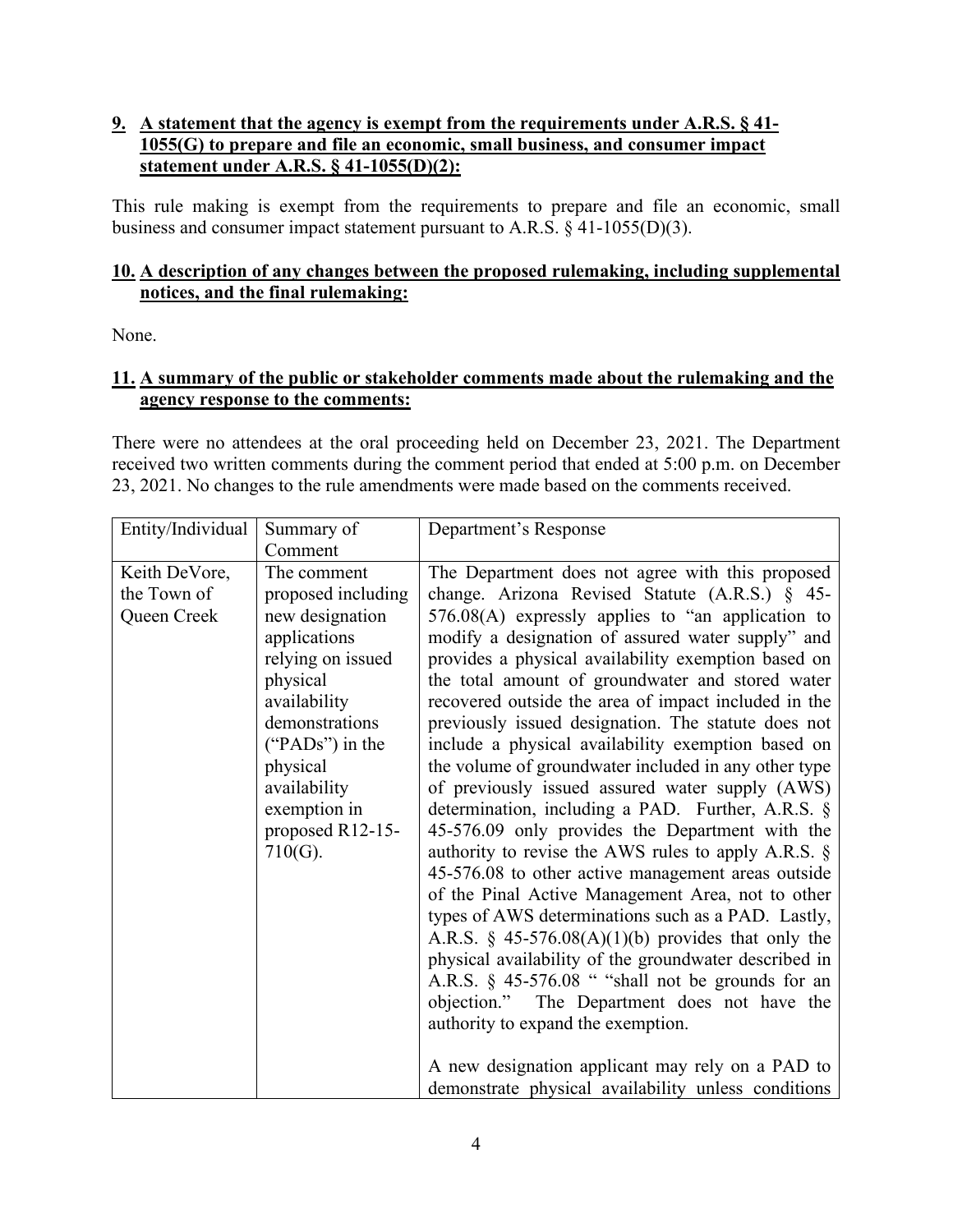|                 |                      | have changed since the PAD was issued. However,<br>there is no statutory physical availability exemption<br>for PAD groundwater and such a demonstration of<br>physical availability may be grounds for an objection. |
|-----------------|----------------------|-----------------------------------------------------------------------------------------------------------------------------------------------------------------------------------------------------------------------|
| Warren Tenney,  | The comment          | Thank you for submitting a comment on behalf of                                                                                                                                                                       |
| Arizona         | expressed            | AMWUA supporting the proposed Assured Water                                                                                                                                                                           |
| Municipal Water | AMWUA's              | Supply rule amendments. Your letter also encouraged                                                                                                                                                                   |
| <b>Users</b>    | support for the rule | the Department to continue to engage Phoenix Active                                                                                                                                                                   |
| Association     | amendments and       | Management Area stakeholders on further Assured                                                                                                                                                                       |
| (AMWUA)         | encouraged the       | Water Supply policy issues. The Department will                                                                                                                                                                       |
|                 | Department to        | continue to engage with stakeholders on these issues.                                                                                                                                                                 |
|                 | continue to engage   |                                                                                                                                                                                                                       |
|                 | Phoenix Active       |                                                                                                                                                                                                                       |
|                 | Management Area      |                                                                                                                                                                                                                       |
|                 | stakeholders on      |                                                                                                                                                                                                                       |
|                 | further Assured      |                                                                                                                                                                                                                       |
|                 | Water Supply         |                                                                                                                                                                                                                       |
|                 | policy issues.       |                                                                                                                                                                                                                       |

# **12. All agencies shall list other matters prescribed by statute applicable to the specific agency or to any specific rule or class of rules. Additionally, an agency subject to Council review under A.R.S. §§ 41-1052 and 41-1055 shall respond to the following questions:**

#### **a. Whether the rule requires a permit, whether a general permit is used, and if not, the reason why a general permit is not used:**

The rules do not require the issuance of a regulatory permit, license or agency authorization. For that reason, A.R.S. § 41-1037 does not apply to the rule amendments.

### **b. Whether a federal law is applicable to the subject of the rule, whether the rule is more stringent than federal law, and if so, citation to the statutory authority to exceed the requirements of federal law:**

Federal law is not applicable to the subject of the rule.

### **c. Whether a person submitted an analysis that compares the rules' impact of the competitiveness of business in this state to the impact on business in other states:**

No analysis was submitted.

# **13. A list of any incorporated by reference material as specified in A.R.S. § 41-1028 and its location in the rules:**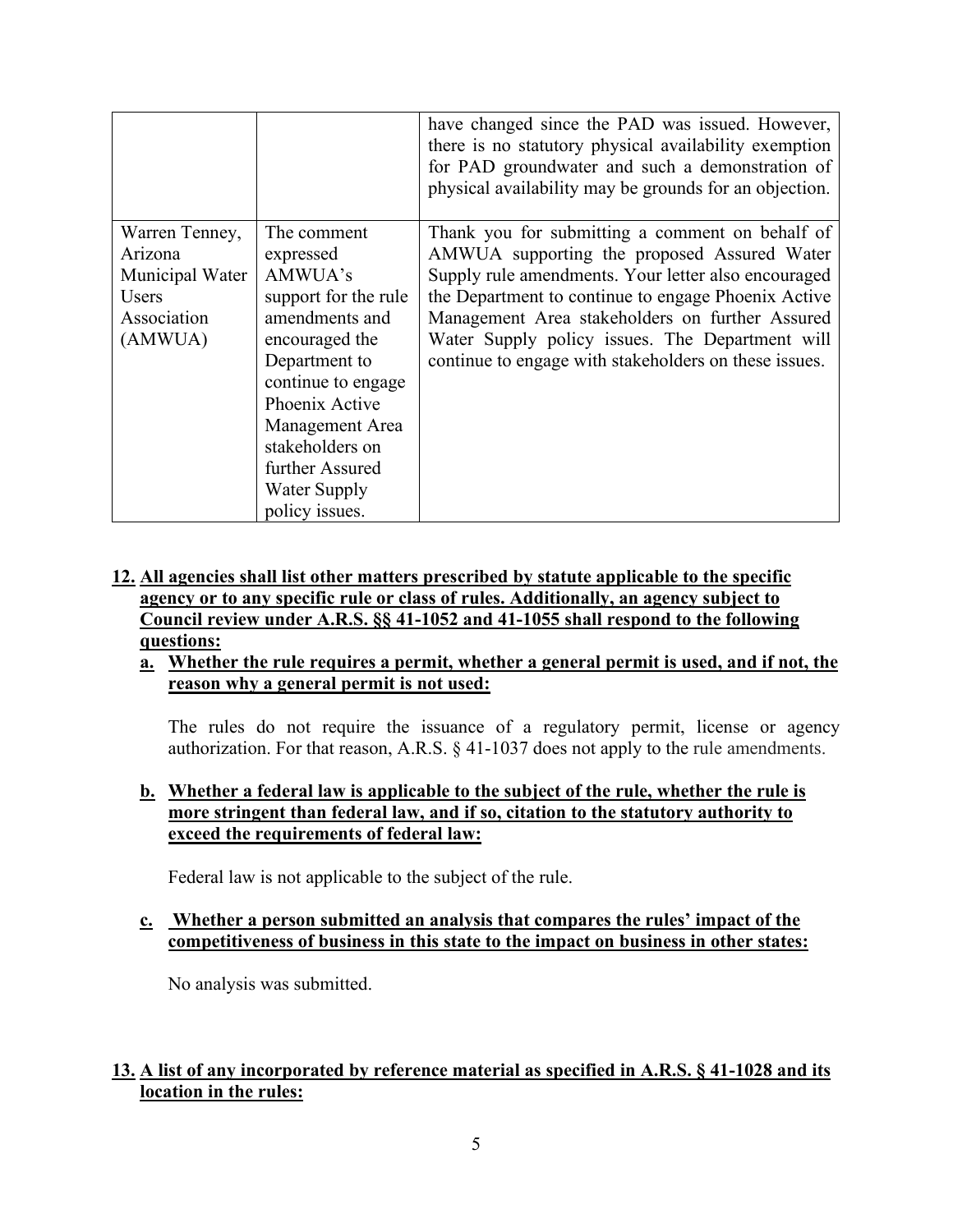None.

# **14. Whether the rule was previously made, amended, or repealed as an emergency rule. If so, cite the notice published in the** *Register* **as specified in R1-1-409(A) and state where the text was changed between the emergency and the final rulemaking packages:**

The rules were not previously made as an emergency rule.

# **15. The full text of the rules follows:**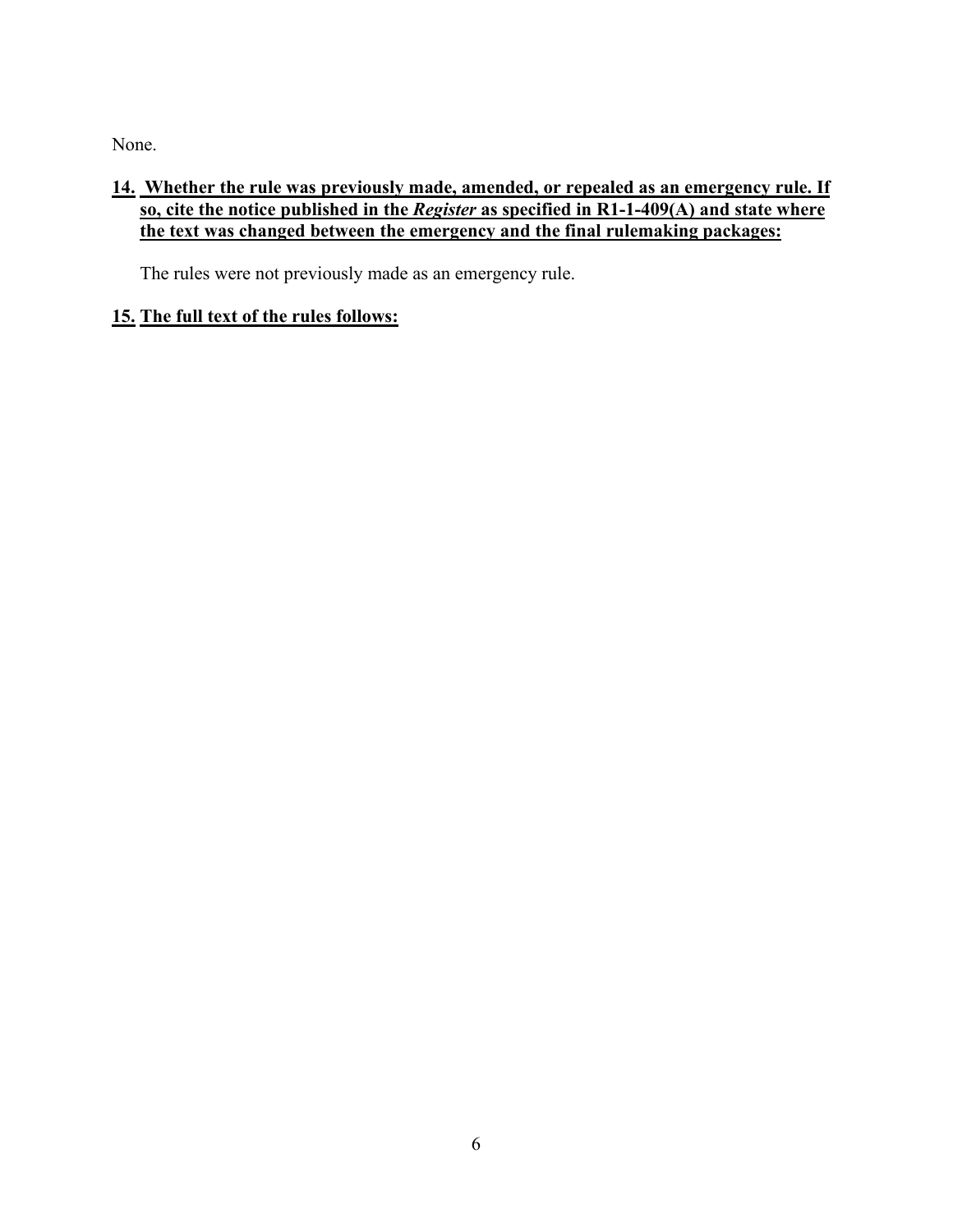### **TITLE 12. NATURAL RESOURCES**

### **CHAPTER 15. DEPARTMENT OF WATER RESOURCES**

#### **ARTICLE 7. ASSURED AND ADEQUATE WATER SUPPLY**

Section

- R12-15-701. Definitions Assured and Adequate Water Supply Programs
- R12-15-704. Certificate of Assured Water Supply
- R12-15-708. Material Plat Change; Application for Review
- R12-15-710. Designation of Assured Water Supply
- R12-15-713. Water Report
- R12-15-729. Remedial Groundwater; Consistency with Management Goal

## **ARTICLE 7. ASSURED AND ADEQUATE WATER SUPPLY**

#### **R12-15-701. Definitions – Assured and Adequate Water Supply Programs**

- 1. No change
- 2. No change
- 3. No change
- 4. No change
- 5. No change
- 6. No change
- 7. No change
- 8. No change
- 9. No change
- 10. No change
- 11. No change
- 12. No change
- 13. No change
- 14. No change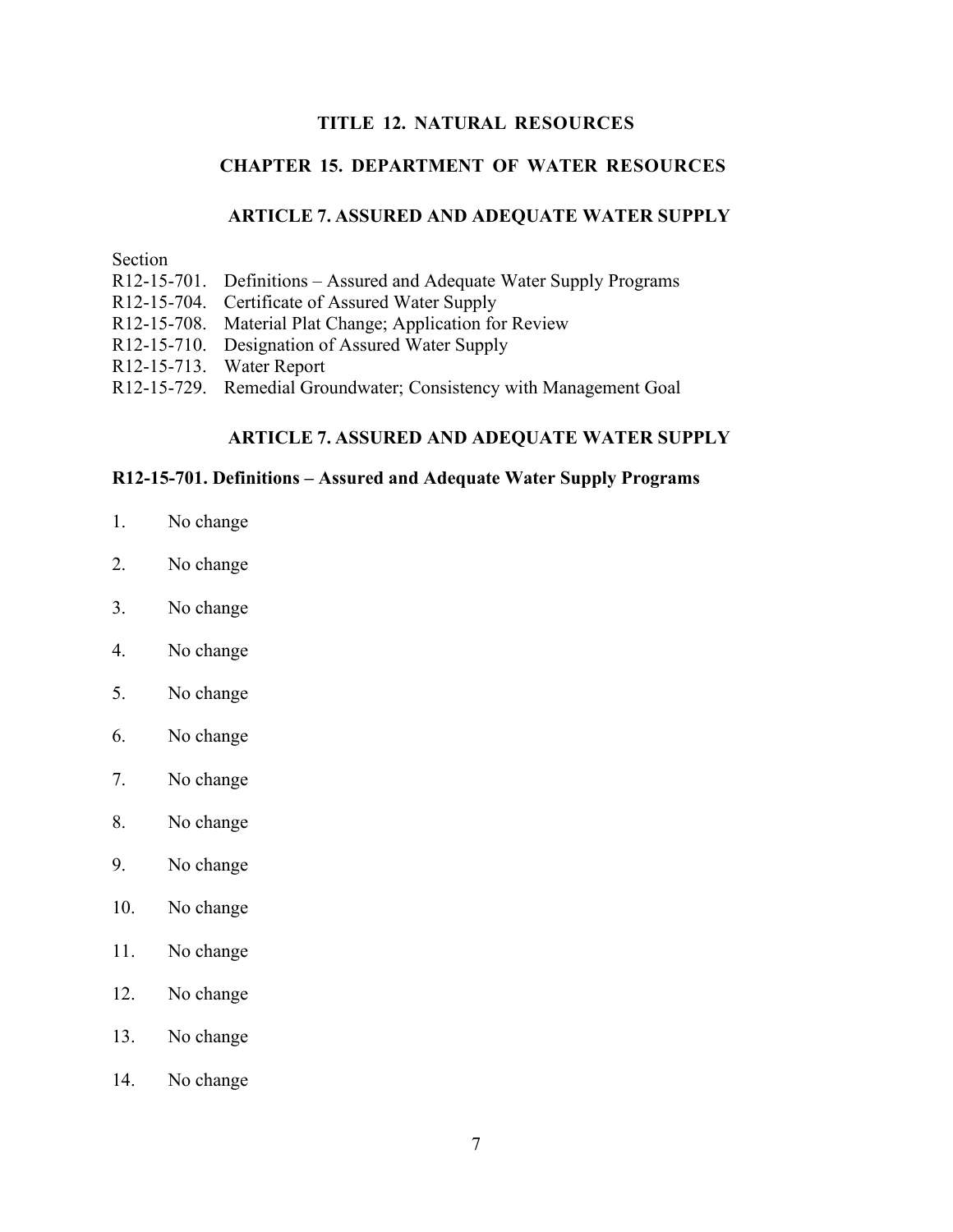- 15. No change
- 16. No change
- 17. No change
- 18. No change
- 19. No change
- 20. No change
- 21. No change
- 22. No change
- 23. No change
- 24. No change
- 25. No change
- 26. No change
- 27. No change
- 28. No change
- 29. No change
- 30. No change
- 31. No change
- 32. No change
- 33. No change
- 34. No change
- 35. No change
- 36. No change
- 37. No change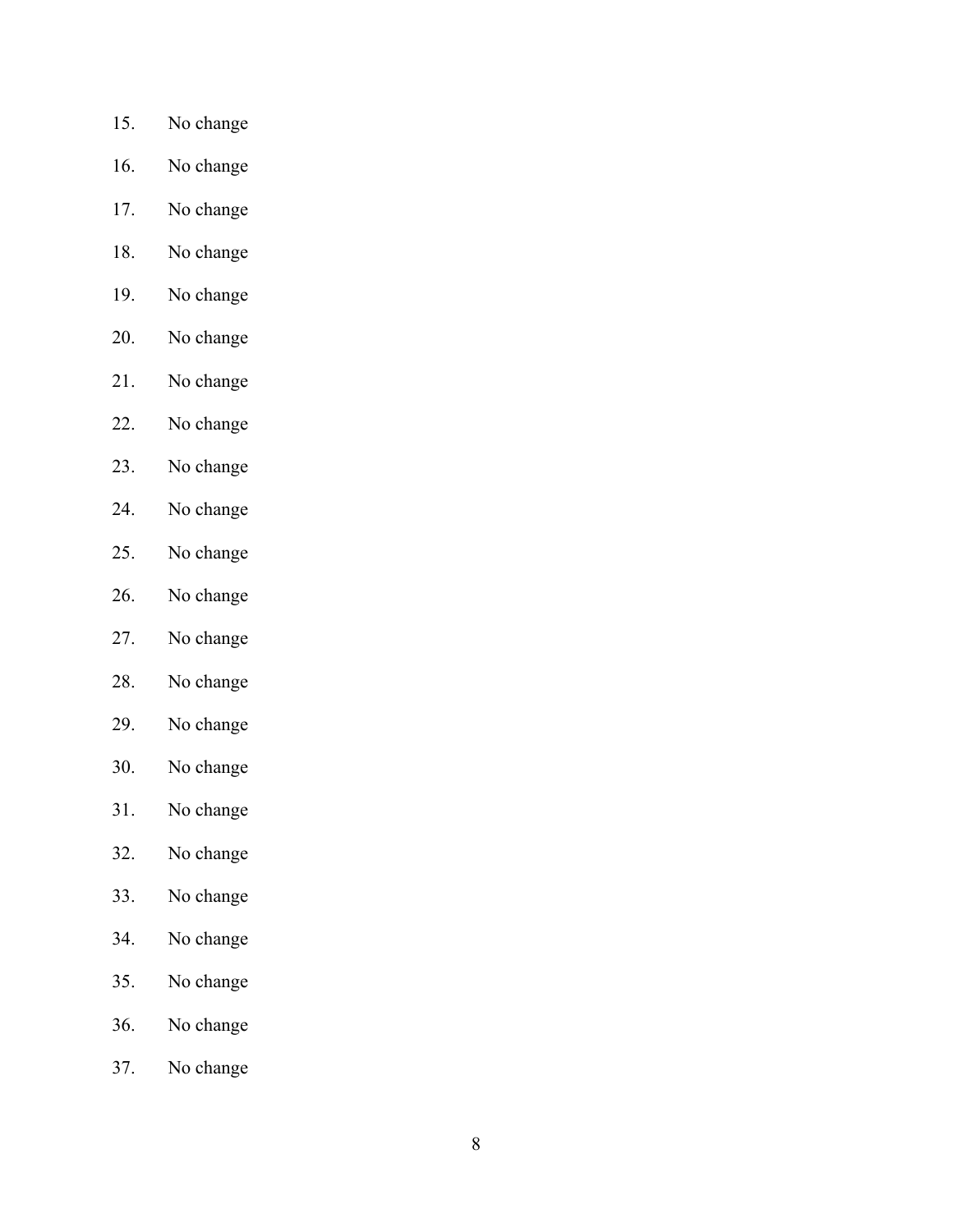- 38. No change
- 39. No change
- 40. No change
- 41. No change
- 42. No change
- 43. "Gray water" has the same meaning as provided in A.R.S. § 49-201.
- 44. "Gray water reuse system" means a system constructed to reuse gray water that meets the requirements of the rules adopted by ADEQ for gray water systems.
- 4345. "Management plan" means a water management plan adopted by the Director pursuant to A.R.S. § 45-561 et seq.
- 46. "Mandatory adequacy jurisdiction" means a city, town, or county that requires an adequate water supply determination by the Director as a condition of approval of a plat pursuant to A.R.S. § 9-463.01(J) or (O) or A.R.S. § 11-823(A).
- 4447. "Master-planned community" has the same meaning as provided in A.R.S. § 32-2101.
- 4548. "Median flow" means the flow which is represented by the middle value of a set of flow data that are ranked in order of magnitude.
- 4649. "Member land" has the same meaning as provided in A.R.S. § 48-3701.
- 4750. "Member service area" has the same meaning as provided in A.R.S. § 48-3701.
- 4851. "Multi-county water conservation district" means a district established pursuant to A.R.S. Title 48, Chapter 22.
- 4952. "Municipal provider" has the same meaning as provided in A.R.S. § 45-561.
- 5053. "New municipal provider" means a municipal provider that began serving water for nonirrigation use after January 1, 1990.
- 5154. "Owner" means:
	- a. For an analysis, certificate, or water report applicant, a person who holds fee title to the land described in the application; or
	- b. For a designation applicant, the person who will be providing water service pursuant to the designation.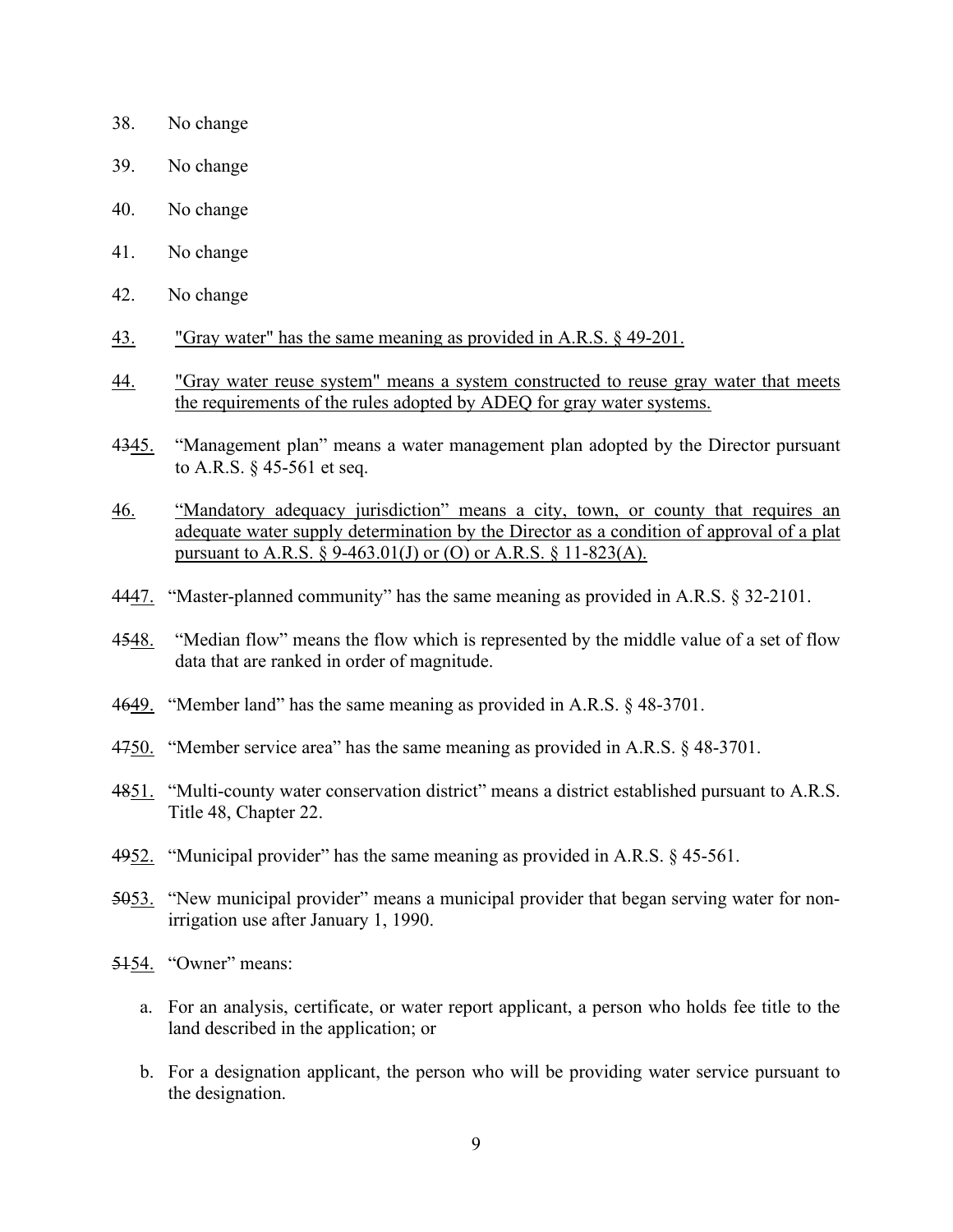- 5255. "Perennial" means a stream that flows continuously.
- 5356. "Persons per household" means a measure obtained by dividing the number of persons residing in housing units by the number of housing units.
- 5457. "Physical availability determination" means a letter issued by the Director stating that an applicant has demonstrated all of the criteria in R12-15-702(C).
- 5558. "Plat" means a preliminary or final map of a subdivision in a format typically acceptable to a platting entity.
- 5659. "Potential purchaser" means a person who has entered into a purchase agreement for land that is the subject of an application for a certificate or an assignment of a certificate.
- 5760. "Projected demand" means the 100-year water demand at build-out, not including committed or current demand, of customers reasonably projected to be added and plats reasonably projected to be approved within the designated provider's service area and reasonably anticipated expansions of the designated provider's service area.
- 5861. "Proposed municipal provider" means a municipal provider that has agreed to serve a proposed subdivision.
- 5962. "Purchase agreement" means a contract to purchase or acquire an interest in real property, such as a contract for purchase and sale, an option agreement, a deed of trust, or a subdivision trust agreement.
- 6063. "Remedial groundwater" means groundwater withdrawn pursuant to an approved remedial action project, but does not include groundwater withdrawn to provide an alternative water supply pursuant to A.R.S. § 49-282.03.
- 6164. "Service area" means:
	- a. For an application for an analysis of adequate water supply, a water report, or a designation of adequate water supply, the area of land actually being served water for a non-irrigation use by the municipal provider and additions to the area that contain the municipal provider's operating distribution system for the delivery of water for a non-irrigation use;
	- b. For an application for a designation of adequate water supply pursuant to A.R.S. § 45-108(D), the area of land actually being served water for a non- irrigation use by each municipal provider that serves water within the city or town, and additions to the area that contain each municipal provider's operating distribution system for the delivery of water for a non-irrigation use; or
	- c. For an application for a certificate or designation of assured water supply, "service area" has the same meaning as prescribed in A.R.S. § 45-402.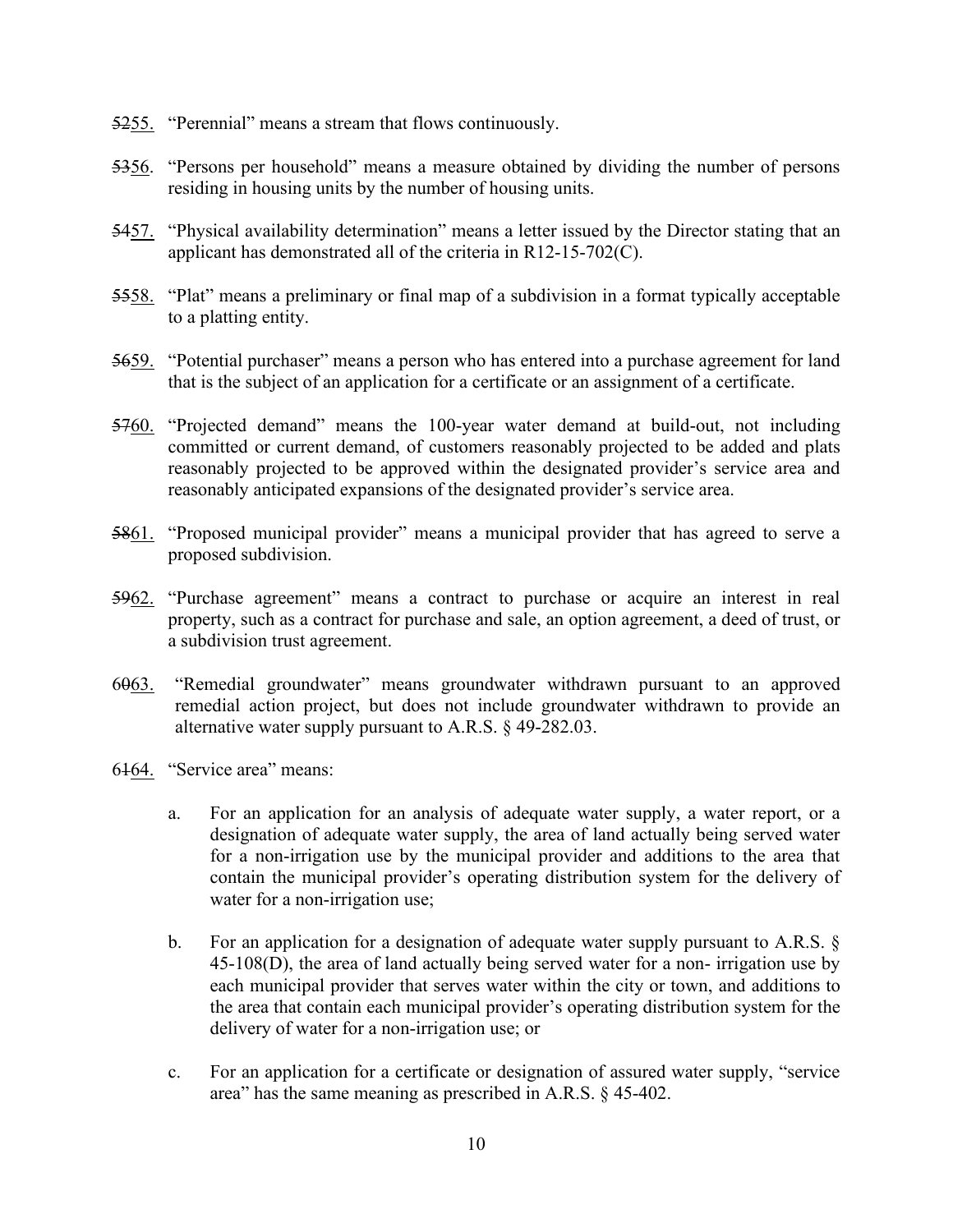- 6265. "Subdivision" has the same meaning as prescribed in A.R.S. § 32-2101.
- 6366. "Superfund site" means the site of a remedial action undertaken pursuant to CERCLA.
- 6467. "Surface water" means any surface water as defined in A.R.S. § 45-101, including CAP water and Colorado River water.
- 6568. "Water Quality Assurance Revolving Fund site" or "WQARF site" means a site of a remedial action under- taken pursuant to A.R.S. Title 49, Chapter 2, Article 5.
- 6669. "Water report" means a letter issued to the Arizona Department of Real Estate by the Director for a subdivision stating whether an adequate water supply exists pursuant to A.R.S. § 45-108 and this Article.

### **R12-15-704. Certificate of Assured Water Supply**

- **A.** No change
- **B.** An applicant for a certificate shall submit an application on a form prescribed by the Director with the fee required by R12-15-103(C) and provide the following:
	- 1. One of the following forms of proof of ownership for each applicant to be listed on the certificate:
		- a. For an applicant that is the current owner, one of the following:
			- i. A title report, condition of title report, limited search title report, or recorded deed, dated within 90 days of the date the application is filed, demonstrating that the applicant is the owner of the land that is the subject of the application; or
			- ii. Evidence that the CAGRD has reviewed and approved evidence that the applicant is the owner of the land that is the subject of the application.
		- b. For an applicant that is a potential purchaser, evidence of a purchase agreement;  $\Theta$
		- c. For an applicant that is an affiliate of another applicant, a certification by the other applicant of the affiliate status;
	- 2. A plat of the subdivision;
	- 3. An estimate of the 100-year water demand for the subdivision;
	- 4. If the subdivision is enrolled as a member land in the CAGRD and the applicant proposes to install gray water reuse systems in the subdivision, sufficient information for the Director to determine the appropriate reduction in demand;
	- 4. 5. A list of all proposed sources of water that will be used by the subdivision;
	- $5.6.$  Evidence that the criteria in subsections (F) or (G) of this Section are met; and
	- 6. 7. Any other information that the Director reasonably determines is necessary to decide whether an assured water supply exists for the subdivision.
- **C.** No change
- **D.** No change
- **E.** After a complete application is submitted, the Director shall review the application and associated evidence to determine:
	- 1. The estimated water demand of the subdivision. If the subdivision is enrolled in the CAGRD and the applicant demonstrates that gray water reuse systems will be installed in the subdivision, the Director shall reduce the estimated water demand of the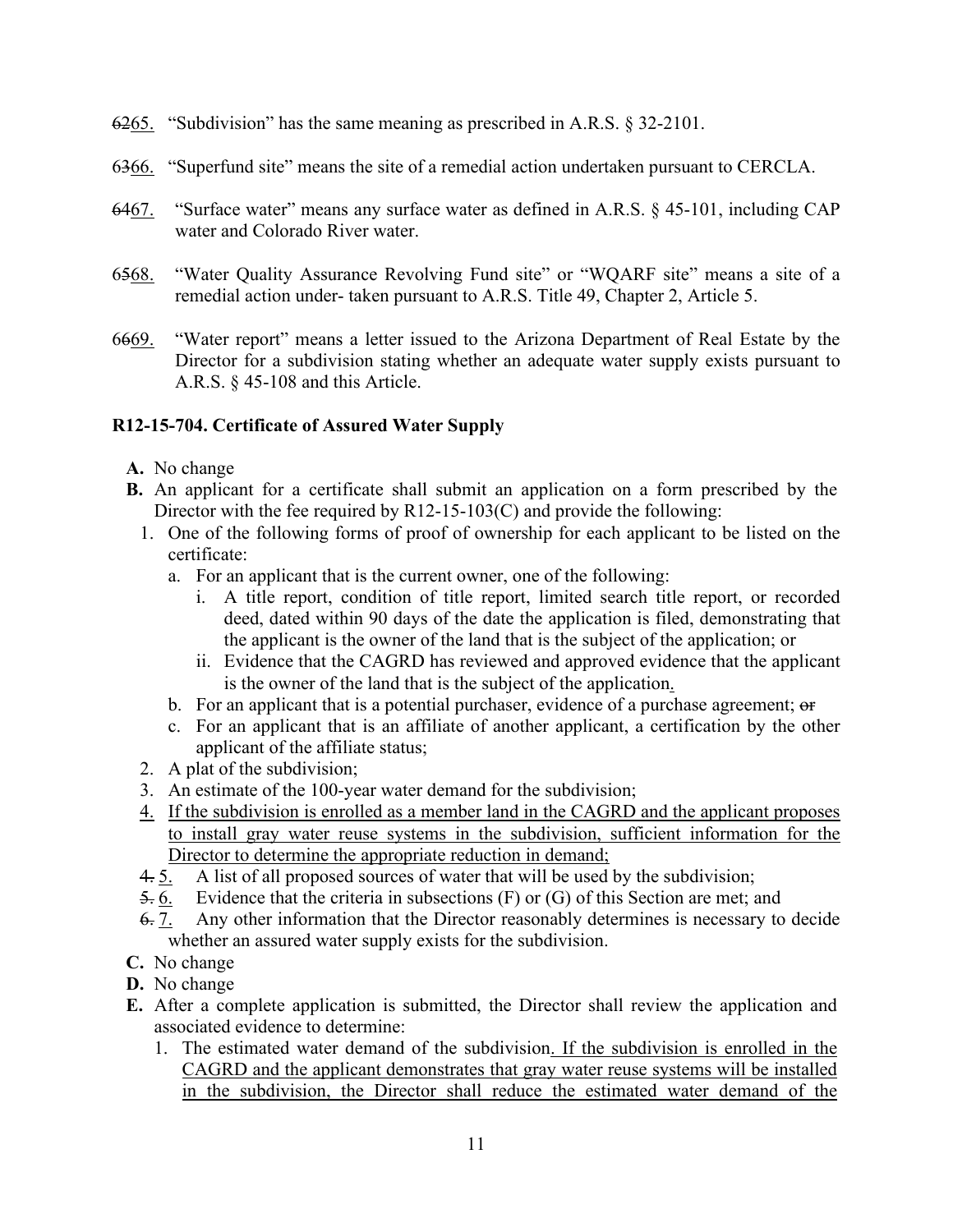subdivision by the volume the Director determines is likely to be saved through the gray water reuse systems;

- 2. The amount of the groundwater allowance for the subdivision, as provided in R12-15- 724 through R12-15-727; and
- 3. Whether the applicant has demonstrated all of the requirements in subsection (F) or subsection (G) of this Section.
- **F.** No change
	- 1. No change
	- 2. No change
	- 3. No change
	- 4. No change
	- 5. No change
	- 6. No change
	- 7. No change
- **G.** No change
	- 1. No change
	- 2. No change
	- 3. No change
	- 4. No change
	- 5. No change
	- 6. No change
- **H.** No change
	- 1. No change
		- a. No change
		- b. No change
		- c. No change
		- d. No change
		- e. No change
		- f. No change
	- 2. No change
- **I.** No change
- **J.** No change
	- 1. No change
		- a. No change
		- b. No change
	- 2. No change
	- 3. No change
- **K.** No change
	- 1. No change
	- 2. No change
	- 3. No change
- **L.** No change
	- 1. No change
	- 2. No change
	- 3. No change
	- 4. No change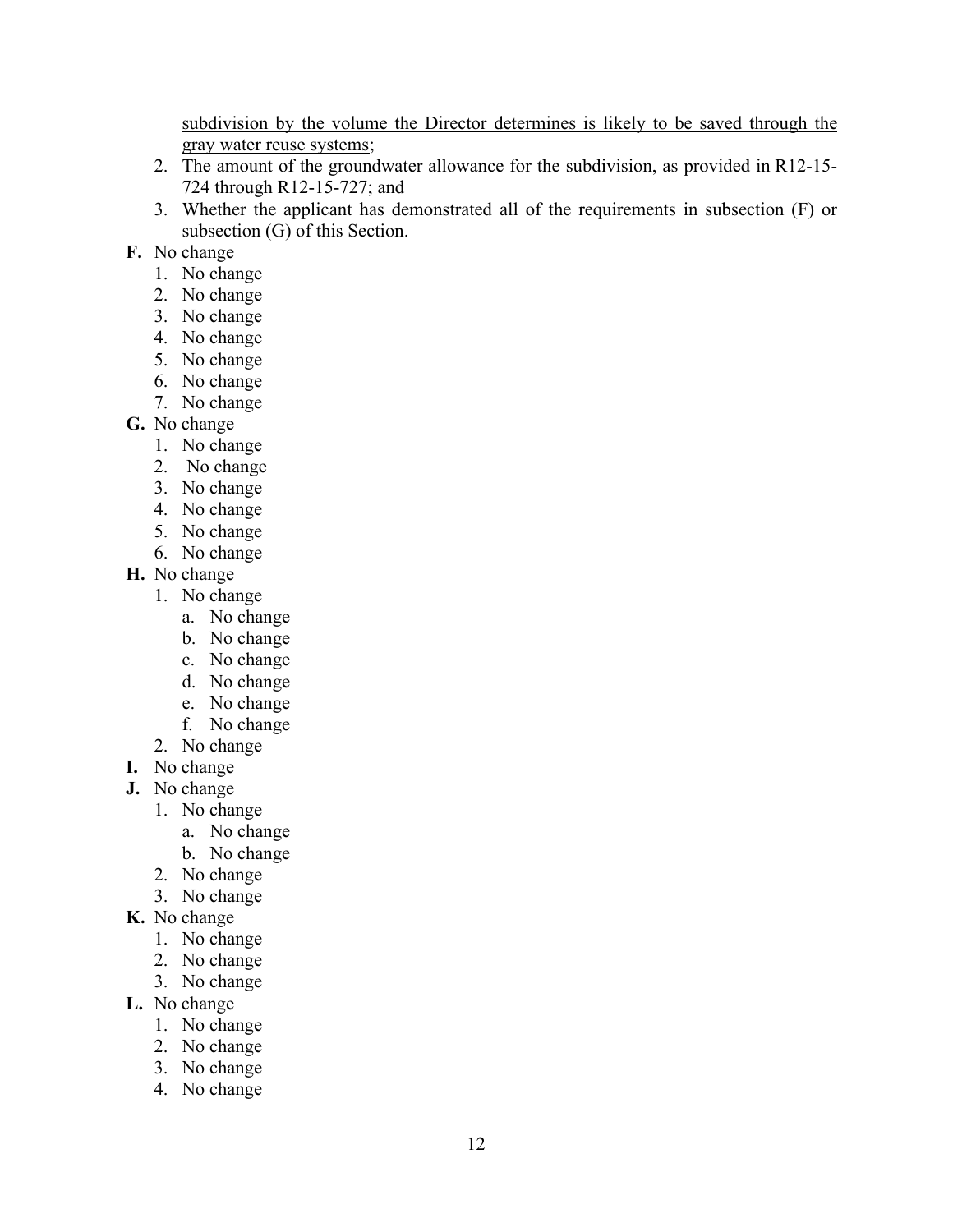### **M.** No change

- 1. No change
- 2. No change
- 3. No change
- 4. No change

# **R12-15-708. Material Plat Change; Application for Review**

- **A.** No change
- **B.** No change
	- 1. No change
	- 2. No change
	- 3. No change
- **C.** Changes to the plat for which a certificate or a water report has been issued are material if any of the following apply:
	- 1. The 100-year water demand for the revised plat equals the 100-year water demand for the certificate or water report and The the number of lots on the plat has increased by more than:
		- a. For subdivisions of six to 10 lots: one lot;
		- b. For subdivisions of 11 to 499 lots: 10%, rounding up to the nearest whole number; or
		- c. For subdivisions of 500 lots or more: 50 lots.
	- 2. The 100-year water demand for the revised plat exceeds the estimated water demand for the certificate or water report, unless all of the following apply:
		- a. The 100-year water demand for the revised plat does not exceed the estimated water demand for the certificate or water report by more than 10%, rounding to the nearest whole acre-foot, or by more than 25 acre-feet per year, whichever is less;
		- b. The 100-year water demand is not greater than the supply demonstrated to be physically, continuously, and legally available at the time of issuance of the certificate or water report, and that water supply remains physically, continuously, and legally available; and
		- c. For a certificate, one of the following applies:
			- i. The subdivision is enrolled as a member land in the CAGRD;
			- ii. Groundwater is not included as a source of supply; or
			- iii. The subdivision is located in the Pinal AMA and the 100-year water demand for the revised plat will not exceed the sum of the amount of the groundwater allowance and the amount of any extinguishment credits pledged to the certificate, including extinguishment credits pledged after the certificate was issued.
		- d. The number of lots on the revised plat has not increased by more than:
			- i. For subdivisions of 6 to 10 lots: one lot;
			- ii. For subdivisions of 11 to 499 lots: 10%, rounding up to the nearest whole number; or
			- iii. For subdivisions of 500 or more: 50 lots.
	- 3. For a certificate, additional land is included in the plat, unless all of the following apply:
		- a. The land included in the original plat for which the certificate was issued is located in a master-planned community;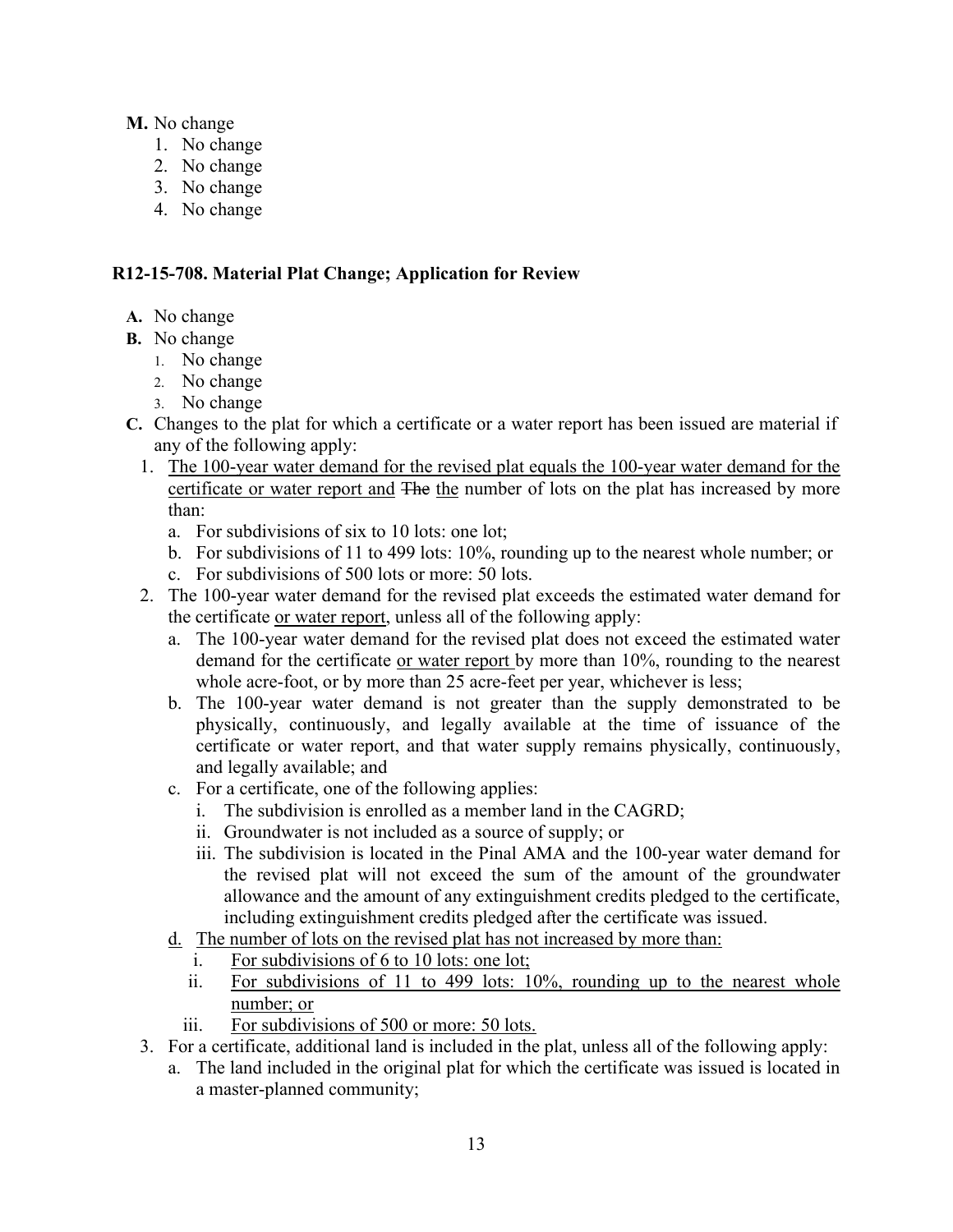- b. The outer boundaries of the master-planned community have not expanded;
- c. If the land included in the original plat for which the certificate was issued is enrolled as a member land in the CAGRD, the additional land has also been enrolled in the CAGRD; and
- d. A certificate has been issued for the additional land.
- **D.** No change
	- 1. No change
	- 2. No change
	- 3. No change
- **E.** No change
	- 1. No change
	- 2. No change
	- 3. No change

# **R12-15-710. Designation of Assured Water Supply**

- **A.** A municipal provider applying for a designation of assured water supply shall submit an application on a form prescribed by the Director with the fee required by R12-15-103(C) and provide the following:
	- 1. The applicant's current demand;
	- 2. The applicant's committed demand;
	- 3. The applicant's projected demand for the proposed term of the designation;

4. If the applicant is seeking a reduction in the estimated water demand because gray water reuse systems will be installed, sufficient information for the Director to determine the appropriate reduction in demand;

- 4. 5. The proposed term of the designation, which shall not be less than two years;
- 5. 6. Evidence that the criteria in subsection (E) of this Section are met; and

6. 7. Any other information that the Director determines is necessary to decide whether an assured water supply exists for the municipal provider.

- **B.** No change
	- 1. No change
	- 2. No change
- **C.** The Director shall give public notice of an application for designation in the same manner as provided for certificates in A.R.S. § 45-578. For an application to modify a designation of assured water supply to which Subsection (G) of this Section applies, the physical availability of the groundwater and stored water to be recovered outside the area of impact of storage sought to be included in the designation shall not be grounds for an objection.
- **D.** After a complete application is submitted, the Director shall review the application and associated evidence to determine:
	- 1. The annual volume of water physically, continuously, and legally available for at least 100 years
	- 2. The term of the designation, which shall not be less than two years;
	- 3. The applicant's estimated water demand. If the applicant demonstrates that gray water reuse systems will be installed, the Director shall reduce the estimated water demand for the subdivision by the volume the Director determines is likely to be saved through the gray water reuse systems;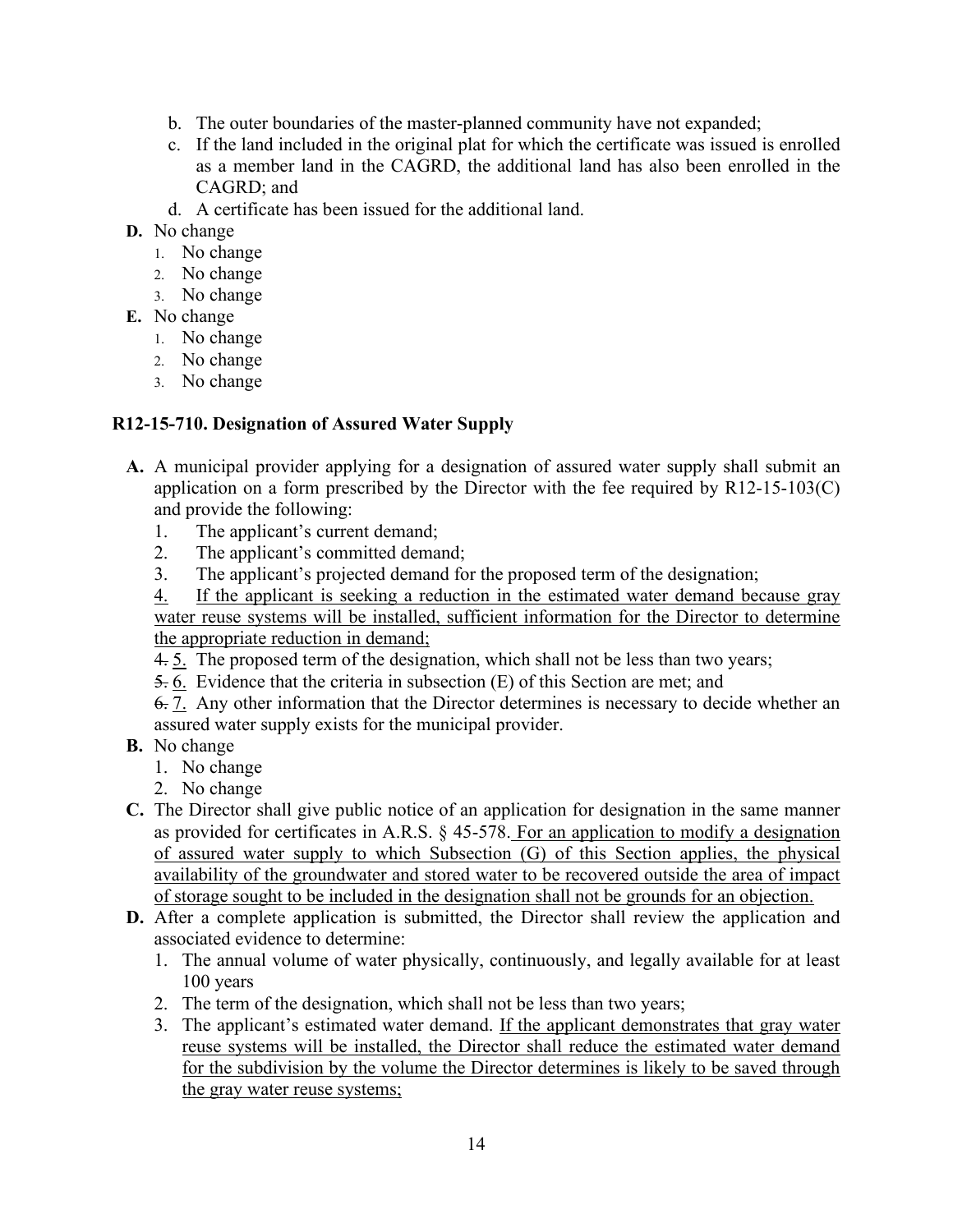- 4. The applicant's groundwater allowance; and
- 5. Whether the applicant has demonstrated compliance with all requirements in subsection (E) of this Section.
- **E.** The Director shall designate the applicant as having an assured water supply if the applicant demonstrates all of the following:
	- 1. Sufficient supplies of water are physically available to meet the applicant's estimated water demand, according to the criteria in R12-15-716, except as provided in subsection (G) of this Section;
	- 2. Sufficient supplies of water are continuously available to meet the applicant's estimated water demand, according to the criteria in R12-15-717;
	- 3. Sufficient supplies of water are legally available to meet the applicant's estimated water demand, according to the criteria in R12-15-718;
	- 4. The proposed sources of water are of adequate quality, according to the criteria in R12- 15-719;
	- 5. The applicant has the financial capability to construct adequate delivery, storage, and treatment works in a timely manner according to the criteria in R12-15-720;
	- 6. Any proposed groundwater use is consistent with the management plan in effect at the time of the application, according to the criteria in R12-15-721; and
	- 7. Any proposed use of groundwater withdrawn within an AMA is consistent with the management goal, according to the criteria in R12-15-722.
- **F.** No change
- **G.** For an application seeking to modify a designation of assured water supply, the Director shall not review the physical availability of the volume of groundwater and stored water to be recovered outside the area of impact sought to be included in the designation if the total volume of those sources sought to be included in the designation does not exceed the total volume of those sources included in the previous designation of assured water supply that are required to be accounted for pursuant to A.A.C. R12-15-716(B)(3)(c)(ii), minus the sum of the following:
	- 1. The volume of groundwater withdrawn by the applicant since the previous designation of assured water supply order issuance date; and
	- 2. The volume of stored water recovered outside the area of impact by the applicant since the previous designation of assured water supply order issuance date.

## **R12-15-713. Water Report**

- **A.** No change
- **B.** No change
	- 1. No change
	- 2. No change
	- 3. No change
	- 4. No change
	- 5. No change
	- 6. No change
- **C.** No change
- **D.** No change
	- 1. No change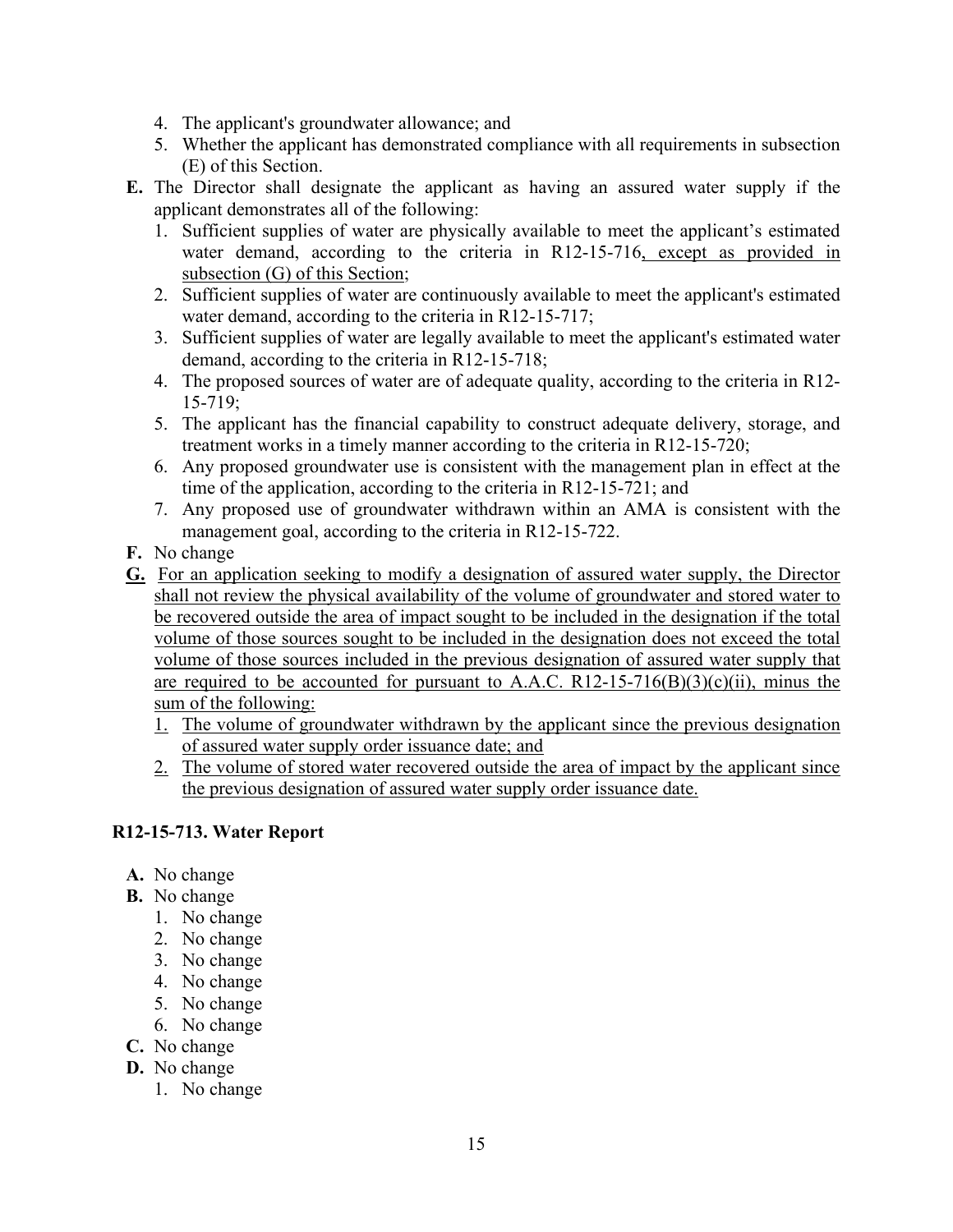- 2. No change
- **E.** No change
	- 1. No change
	- 2. No change
	- 3. No change
	- 4. No change
	- 5. No change
- **F.** No change
- **G.** No change
- **H.** No change
	- 1. No change
	- 2. No change
- **I.** No change
- **J.** No change
- **K.** An owner of a subdivision that is located within a mandatory adequacy jurisdiction and that will be served Colorado River water by a municipal provider may apply for an exemption from the requirement to obtain an adequate water supply determination from the director or a commitment of water service from a designated provider pursuant to A.R.S. § 45-  $108.03(A)(1)(b)$  by submitting an application on a form prescribed by the Director and demonstrating that the criteria in subsection  $(K)(2)$  of this Section are met. Upon receiving an application pursuant to this subsection, the Director shall:
	- 1. Review the application pursuant to the licensing time frame provisions in R12-15-401.
	- 2. Determine whether the applicant has demonstrated that all of the following apply:
		- a. Sufficient supplies of water will not be legally available to meet the estimated water demand of the subdivision in a timely manner because the municipal provider will serve Colorado River water to the subdivision and the municipal provider does not currently have the legal right to serve the Colorado River water to the subdivision;
		- b. The municipal provider currently has an entitlement to Colorado River water, according to the criteria in  $R12-15-718(G)$ ;
		- c. The municipal provider will have the legal right to serve the Colorado River water to the subdivision within 20 years;
		- d. An interim water supply will be used to serve the subdivision until the municipal provider has the legal right to serve the Colorado River water to the subdivision and the interim water supply meets all of the criteria in subsection (E) of this Section, except that the supply will be available for the interim period and not for 100 years; and
		- e. When the municipal provider has the legal right to serve the Colorado River water to the subdivision, the Colorado River water supply will meet all of the criteria in subsection (E) of this Section.
	- 3. If the Director determines that the criteria of subsection  $(K)(2)$  are met, issue a letter to the applicant, the platting authority, and the Arizona Department of Real Estate stating that the owner is exempt from the requirement to obtain an adequate water supply determination from the director or a commitment of water service from a designated provider.
- **L.** An owner of a subdivision that is located within a mandatory adequacy jurisdiction and that will be served by a water supply project under construction may apply for an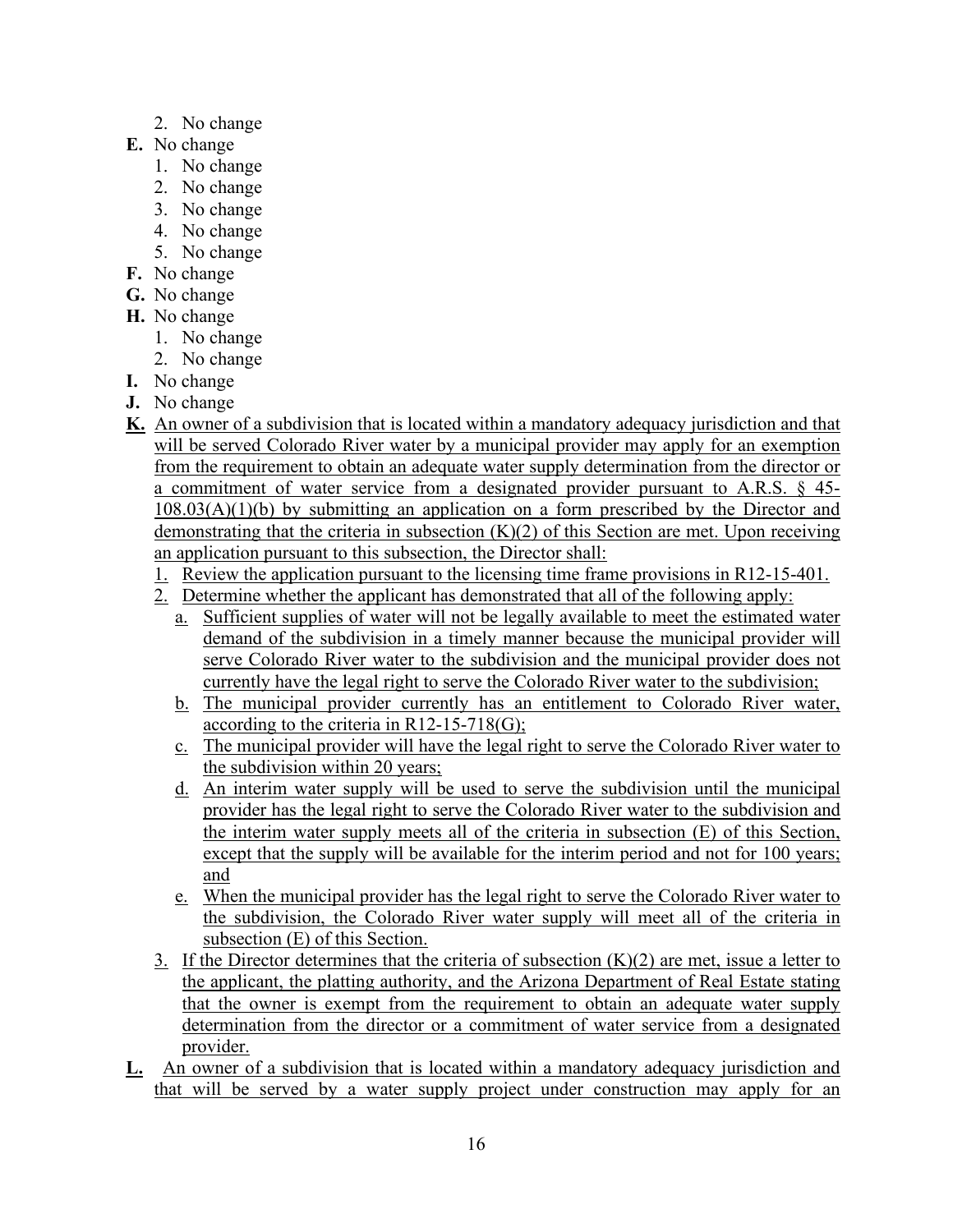exemption from the requirement to obtain an adequate water supply determination from the director or a commitment of water service from a designated provider pursuant to A.R.S. § 45-108.03(A)(1)(a) by submitting an application on a form prescribed by the Director and demonstrating that the criteria in subsection  $(L)(2)$  of this Section are met. Upon receiving an application pursuant to this subsection, the Director shall:

- 1. Review the application pursuant to the licensing time frame provisions in R12-15-401.
- 2. Determine whether the applicant has demonstrated that all of the following apply:
	- a. Sufficient supplies of water will not be available to meet the estimated water demand of the subdivision in a timely manner because the physical works for delivering water to the subdivision are not complete;
	- b. The physical works for delivering water to the subdivision are under construction and will be completed within 20 years;
	- c. An interim water supply will be used to serve the subdivision until the physical works for delivering water to the subdivision are fully constructed and the interim water supply meets all of the criteria in subsection (E) of this Section, except that supply will be available for the interim period and not for 100 years; and
	- d. When the physical works for delivering water to the subdivision are fully constructed, the water supply will meet all of the criteria in subsection (E) of this Section.
- 3. If the Director determines that the criteria of subsection  $(L)(2)$  of this Section are met, issue a letter to the applicant, the platting authority, and the Arizona Department of Real Estate stating that the owner is exempt from the requirement to obtain an adequate water supply determination from the director or a commitment of water service from a designated provider.

## **R12-15-729. Remedial Groundwater; Consistency with Management Goal**

- **A.** Use of remedial groundwater by a municipal provider before January 1, 2025 2050, is deemed consistent with the management goal of the AMA in which the remedial groundwater is withdrawn and is excluded when determining compliance with management goal requirements in this Article if all of the following apply:
	- 1. The Director determines that the remedial groundwater use is consistent with the management goal under subsection (F) or (H) of this Section or the remedial groundwater use is consistent with the management goal under subsection (J) of this Section; and
	- 2. The municipal provider complies with the metering and reporting requirements in subsection (K) of this Section.
- **B.** No change
- **C.** No change
- **D.** No change
	- 1. No change
	- 2. No change
	- 3. No change
	- 4. No change
	- 5. No change
	- 6. No change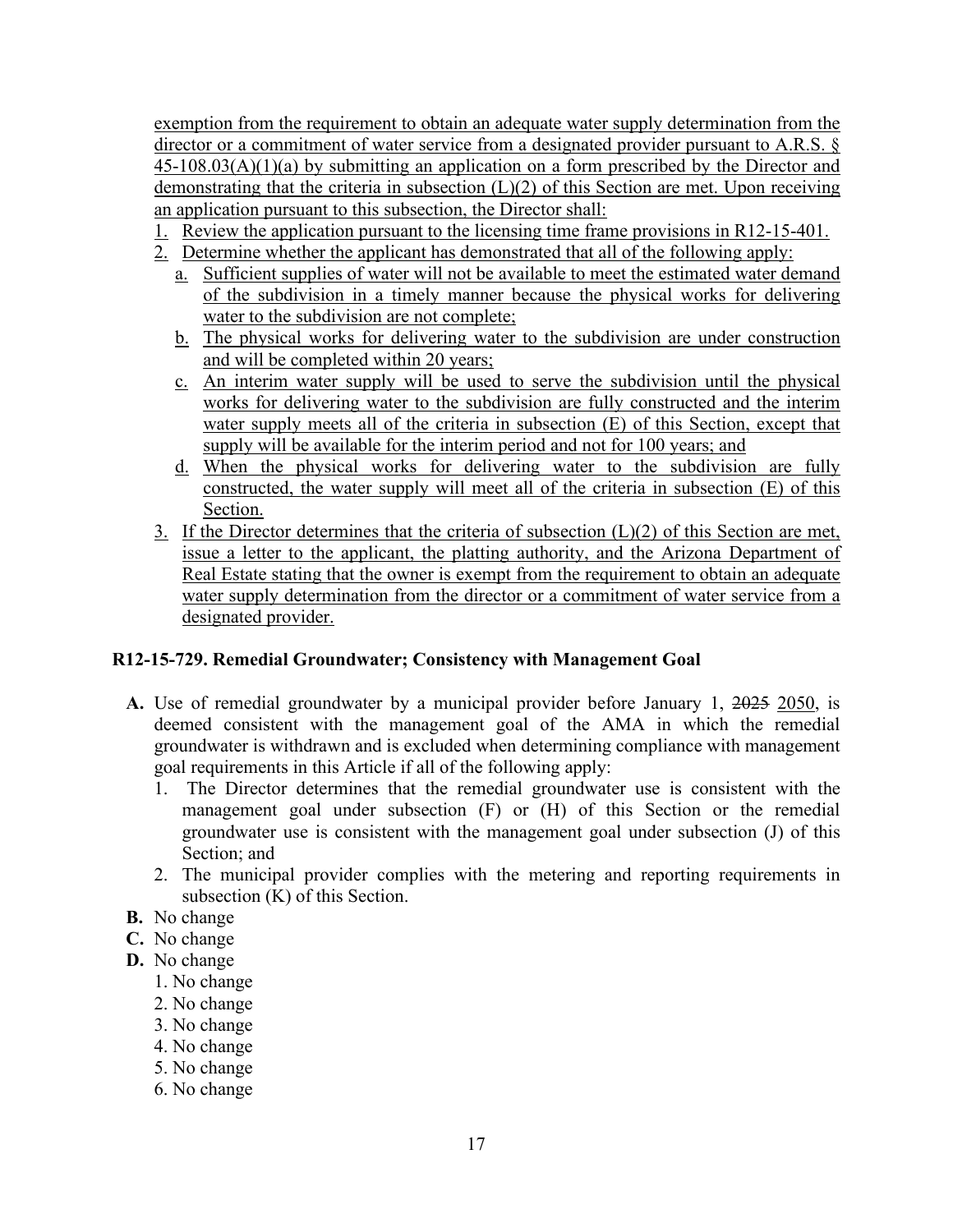- 7. No change
- 8. No change
- 9. No change
- **E.** No change
	- 1. No change
	- 2. No change
	- 3. No change
- **F.** The Director shall approve a complete and correct application filed under subsection (B) of this Section if the Director determines that the applicant will use remedial groundwater before January 1, 2025 2050. If the Director approves a municipal provider's application, the Director shall calculate the amount of remedial groundwater use that is consistent with the management goal of the AMA as follows:
	- 1. The Director shall determine the total annual amount of remedial groundwater use in all AMAs that is deemed to be consistent with the management goal under this subsection and subsections (H) and (I) of this Section for applications with a priority date earlier than the priority date of the municipal provider's application.
	- 2. If the amount determined in subsection (F)(1) of this Section is less than 65,000 acrefeet and the difference between those amounts is equal to or greater than the municipal provider's authorized remedial groundwater use during the year, the amount of remedial groundwater use by the municipal provider that is deemed to be consistent with the management goal during the year is the amount of the municipal provider's authorized remedial groundwater use during the year.
	- 3. If the amount determined in subsection (F)(1) of this Section is less than 65,000 acrefeet and the difference between those amounts is less than the municipal provider's authorized remedial groundwater use during the year, the amount of remedial groundwater use by the municipal provider that is deemed consistent with the management goal during the year is the amount of the municipal provider's authorized remedial groundwater use during the year up to the difference between the amount determined in subsection (F)(1) and 65,000 acre-feet, plus a percentage of the municipal provider's authorized remedial groundwater use during the year that exceeds the difference. The percentage is 50 percent for calendar years 2000 through 2009, 25 percent for calendar years 2010 through 2019, and 10 percent for calendar years 2020 through 2024.
	- 4. If the amount determined in subsection  $(F)(1)$  of this Section is equal to or greater than 65,000 acre-feet, the amount of remedial groundwater use by the municipal provider that is deemed consistent with the management goal during the year is a percentage of the municipal provider's authorized remedial groundwater use during the year. The percentage is 50 percent for calendar years 2000 through 2009, 25 percent for calendar years 2010 through 2019, and 10 percent for calendar years 2020 through 2024.
- **G.** If the Director determines that remedial groundwater use by a municipal provider is consistent with the management goal of the active management area under subsection (F) of this Section, the determination shall apply to remedial groundwater used by the municipal provider between the priority date of the application and January  $1,2025$  2050.
- **H.** If, before the effective date of this Section, a municipal provider filed an application with the Director requesting that the Director determine that the provider's use of remedial groundwater pursuant to an approved remedial action project is consistent with the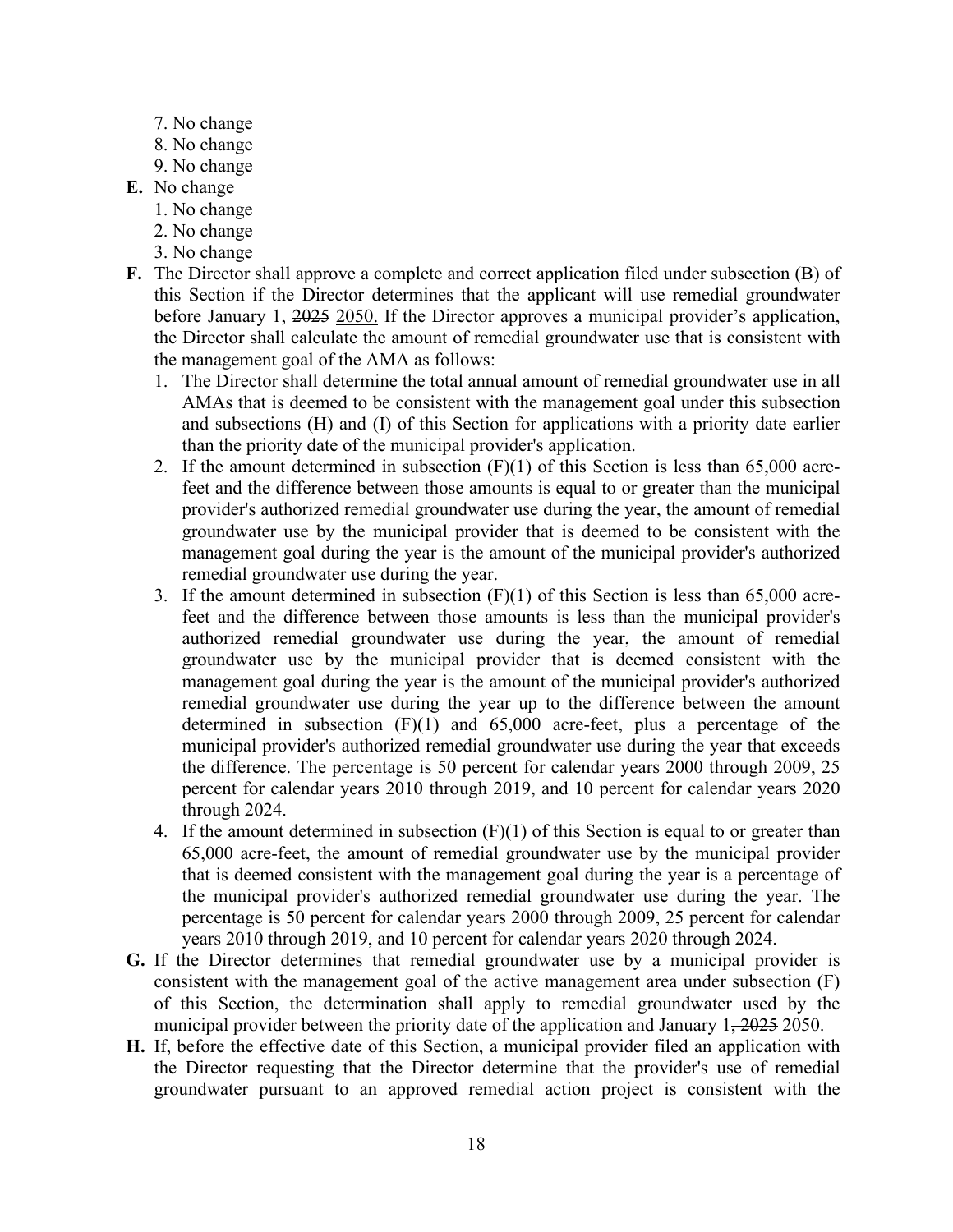management goal of the active management area under Laws 1997, Ch. 287, § 52, as amended by Laws 1999, Ch. 295, § 50, the following shall apply:

- 1. If the Director approved the application before the effective date of this Section and determined the annual amount of remedial groundwater use by the applicant that will be considered consistent with the management goal, the Director's determination shall apply after the effective date of this Section and the Director shall include the annual amount of remedial groundwater use determined by the Director to be consistent with the management goal in the total amount of remedial groundwater determined in subsection  $(F)(1)$  of this Section.
- 2. If the Director did not approve the application before the effective date of this Section, the Director shall process the application under subsections (E) and (F) of this Section. If the Director approves the application, the Director's determination shall apply to remedial groundwater withdrawn and used by the municipal provider pursuant to the approved remedial action project from the priority date of the application until January 1, 2025 2050.
- **I.** No change
	- 1. No change
	- 2. No change
	- 3. No change
	- 4. No change
		- a. No change
		- b. No change
	- 5. No change
- **J.** Until January 1, 2025 2050, use of remedial groundwater by a municipal provider during a year is deemed consistent with the management goal of the AMA in which the remedial groundwater was withdrawn without approval of the Director under subsection (F) or (H) of this Section if:
	- 1. The total annual amount of remedial groundwater withdrawn from all wells pursuant to the approved remedial action project does not exceed 250 acre-feet; and
	- 2. If remedial groundwater withdrawals pursuant to the approved remedial action project commenced before June 15, 1999, the municipal provider notified the Director in writing of the volume and duration of the anticipated withdrawals on or before August 15, 1999. If remedial groundwater withdrawals pursuant to the approved remedial action project commenced on or after June 15, 1999, the municipal provider gave written notice of the volume and duration of the anticipated withdrawals on or before August 15, 1999, or before the date the withdrawals commenced, whichever is later. If the municipal provider gives notice after the effective date of this Section, the municipal provider shall include or attach all of the following:
		- a. A copy of a document evidencing ADEQ's or EPA's approval of the municipal provider's withdrawal and use of remedial groundwater, such as a remedial action plan, record of decision, or consent decree;
		- b. The volume of remedial groundwater that will be withdrawn and used annually by the municipal provider and the purpose for which the remedial groundwater will be used;
		- c. The time period during which the remedial groundwater will be withdrawn and used by the municipal provider;